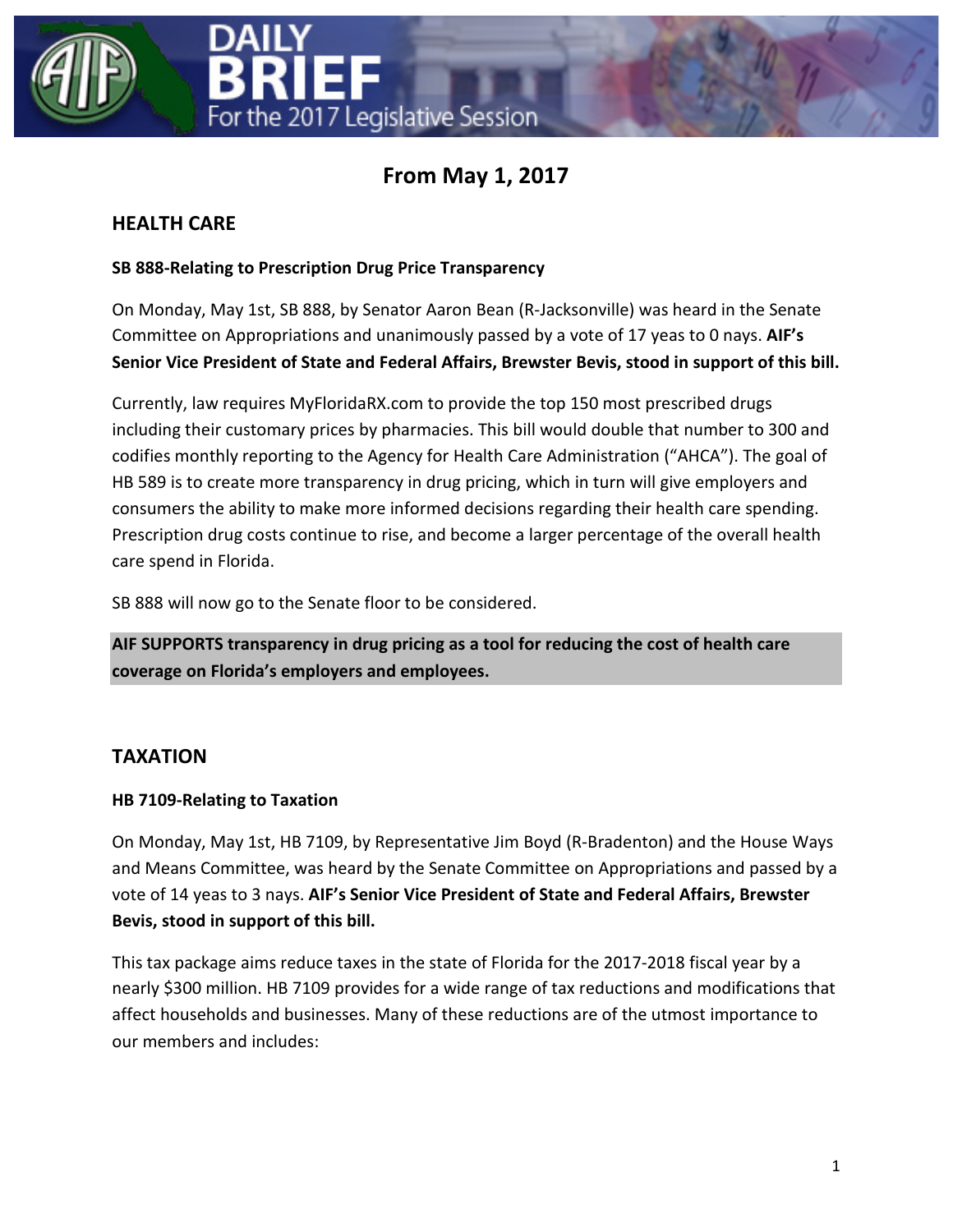- Reducing the state sales tax on the rental of commercial real estate (known as business rent tax) from 6.0 percent to 4.5 percent for two years, beginning January 1, 2018, then maintains a permanent tax rate reduction from 6.0 percent to 5.5 percent, beginning January 1, 2020;
- Increasing the exempt sales price for farm trailers from \$20,000 to \$25,000;
- Exempting from sales tax certain animal health products and other agricultural items;
- Providing a ten-day "back-to-school" holiday for clothing, footwear, school supplies, and computers; and
- Providing a nine-day "disaster preparedness" holiday for certain items related to disaster preparedness.

HB 7109 will go on the to the Senate floor for consideration.

### **AIF SUPPORTS reducing taxes, such as the business rent tax, to attract new businesses to the Sunshine State.**

Please see below statement from our President & CEO, Tom Feeney, regarding HB 7109:

#### **AIF: House Tax Cut Package Allows Florida's Pro-Business Environment to Flourish**

**Tallahassee, Fla. –** The Associated Industries of Florida (AIF) today issued the following statement on behalf of its President & CEO Tom Feeney regarding support of House Bill 7109, by Representative Jim Boyd, relating to Taxation. HB 7109 today passed the Senate Appropriations Committee.

"AIF supports reducing taxes, such as the business rent tax, to attract new businesses to the Sunshine State. With Florida being the only state in the nation to charge taxes on the lease of commercial property, AIF supports a gradual reduction and eventual elimination of the business rent tax to the benefit of Florida small and large businesses.

"AIF commends members of Senate Appropriations for passing this good tax cut package today. This tax cut package will allow Florida's pro-business environment to flourish."

# # #

### **LEGAL & JUDICIAL**

#### **HB 727 & SB 1398-Relating to Accessibility of Places of Public Accommodation**

On Monday, May 1st, **SB 1398**, by Senator Linda Stewart (R-Orlando) was laid on the table and substituted for **HB 727**, by Representative Tom Leek (R-Daytona Beach). HB 727 was then read for a third time on the Senate floor and passed by a unanimous vote of 37 yeas to 0 nays.